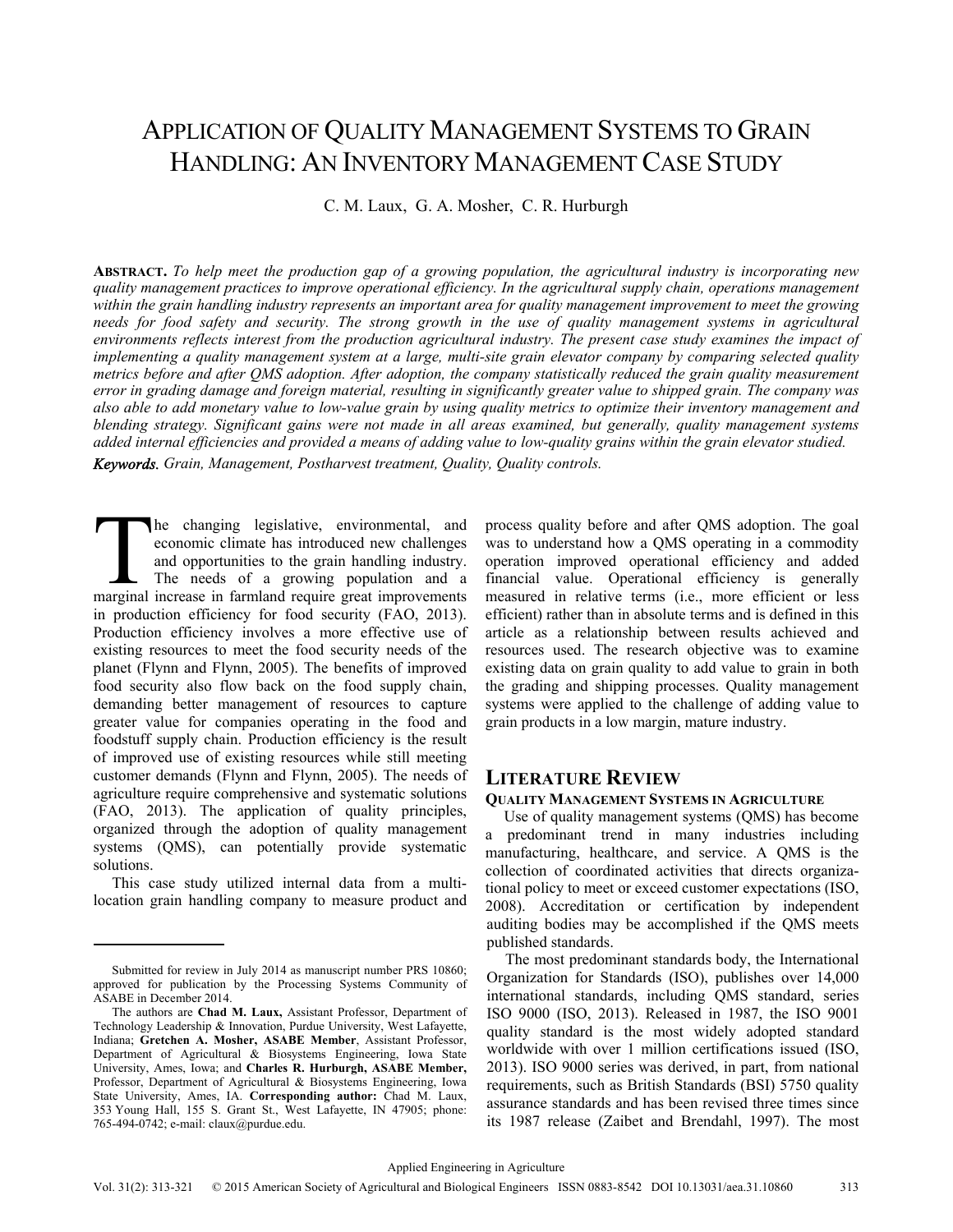recent update to ISO 9000 was completed in 2008 (ISO, 2013).

More specific to the agriculture sector are other QMS, such as the American Institute of Baking's (AIB) Quality System Evaluation (QSE). Similar but less comprehensive than ISO, the AIB standard has common elements with ISO 9001 such as: documentation; self audits, management responsibilities, product control, and measurement verification (Stevenson, 2004). In this study, with concepts and accompanying language more familiar to the grain handling industry, implementing a quality management system was a good intermediate step toward ISO certification (AIB, 2014; Sullivan and Hurburgh, 2002). The mission of the American Institute of Baking (AIB) is to protect the safety of the food supply chain. AIB has created the quality system evaluation (QSE) quality management system with food safety is the main objective of certification (Stevenson, 2004).

For many firms, QMS and ISO certification provides the structure to improve operational efficiency, meet customer requirements. ISO certification also facilitates business transaction and guides management in operational decisions (Simmons and White, 1999; Van der Spiegel et al., 2005). Organizations may also adopt QMS to standardize operations, reduce product defects, and increase operational efficiency (Jones et al., 1997). QMS adoption has become the predominant means of addressing both competitive and customer requirements (Chang and Lo, 2005).

In the agricultural sector, previous QMS impact assessments generally have included the entire food supply chain (Caswell et al., 1998; Steenkamp, 1999; Capmany et al., 2000; Manning et al., 2006). These organizations have goals similar goals to those of non-agricultural businesses looking to QMS to improve internal operational and meet customer demands (Mumma et al., 2002; Rubio and Arias, 2005).

Measuring the impact of QMS requires data that not all companies are willing to share. This is reflected in the published research utilizing organizational data (Rubio and Arias, 2005). Results from the food supply chain perspective vary depending upon the product and process type, but most focus on microbial food safety (Zaibet and Bredahl, 1997; Schroder and McEachern, 2002; Fouayzi et al., 2006*;* Da Cruz et al., 2006). Food manufacturing studies have been the most predominant areas of research where processing measurements have been used to assess QMS implementation (Hooker and Caswell, 1999; Van der Spiegel et al., 2005).

There have been limited studies of the food supply chain post-harvest and before processing (Capmany et al., 2000; Mumma et al., 2000; Sullivan and Hurburgh, 2002; Hurburgh, 2003; Van der Spiegel et al., 2005). Because of the low margin of commodity products, when evaluating a QMS, company data remain the most valued performance metric in determining effectiveness. Although organizations within the agricultural and food supply chain have historically been reluctant to share internal data, contextspecific operational data and methodology are needed to facilitate continuous improvement in industry processes.

In-depth research outlining operational details of QMS usage is needed to continue to fill gaps in specific industry sectors, specifically in the area of post-harvest management of bulk commodity grains (Mumma et al., 2000).

### **AGRICULTURAL COOPERATIVES**

The setting of this study was an agricultural grain handling cooperative. Cooperatives are customer-owned organizations that receive, store, and market grain products for producers and operate in the food and foodstuff supply chain (Williamson, 1998). The cooperative studied as part of this case study is the largest customer-owned cooperative in Iowa with more than 450 employees serving over 5500 members and covering a trade area greater than 3 million acres (4600 square miles).

Preparation for an expanded external market was the initial reason for adoption of the QMS at the case study cooperative. After the initial implementation, internal benefits from previous study were compiled and are shown in table 1. However, most benefits were measured through qualitative means. This study measured the indicators necessary to evaluate benefits of QMS quantitatively.

**Table 1. Benefits of quality management in grain elevator operations.**

| Benefit         | Measurement                                      | Reference                    |
|-----------------|--------------------------------------------------|------------------------------|
| Cost            | Improved operational                             | Hurburgh and Lawrence,       |
| effectiveness   | efficiency                                       | 2003                         |
|                 |                                                  | Hurburgh, 2004               |
|                 |                                                  |                              |
| Process         | Defined job responsibility for Hurburgh, 2003    |                              |
| documentation   | employees                                        |                              |
|                 |                                                  |                              |
| Process         | Job descriptions and work                        | Hurburgh, 2003               |
| documentation   | instructions documented                          |                              |
|                 |                                                  |                              |
| Employee        | Training criteria and job                        | Hurburgh and Sullivan,       |
| development     | evaluation metrics established 2004              |                              |
| Employee        | Assignments and decision-                        | Hurburgh, 2003               |
| development     | making hierarchy clarified                       |                              |
|                 |                                                  |                              |
| Statistical     | Statistical analysis targets                     | Hurburgh and Sullivan,       |
| process control | identified for quality control                   | 2004                         |
|                 | purposes                                         | Thakur and Hurburgh,         |
|                 |                                                  | 2009                         |
|                 |                                                  |                              |
| Statistical     | Methods developed for                            | Hurburgh, 2003               |
| process control | problem solving and                              | Stevenson, 2004              |
|                 | corrective action                                | Mosher et al., 2013          |
| Statistical     | Improved inventory                               |                              |
| process control | management and blending                          | Hurburgh, 2004<br>Laux, 2007 |
|                 | procedures                                       | Thakur and Hurburgh,         |
|                 |                                                  | 2009                         |
|                 |                                                  |                              |
| Regulatory      | Compliance with FDA                              | Hurburgh and Sullivan,       |
| compliance      | Bioterrorism regulations                         | 2004                         |
|                 |                                                  | Laux and Hurburgh, 2010      |
|                 |                                                  |                              |
| Regulatory      | Higher precision of grain                        | Hurburgh and Sullivan,       |
| compliance      | traceability                                     | 2004                         |
|                 |                                                  | Laux and Hurburgh, 2010      |
|                 |                                                  |                              |
| Regulatory      | Enhanced correlation between Mosher et al., 2012 |                              |
| compliance      | occupational safety and                          |                              |
|                 | quality management                               |                              |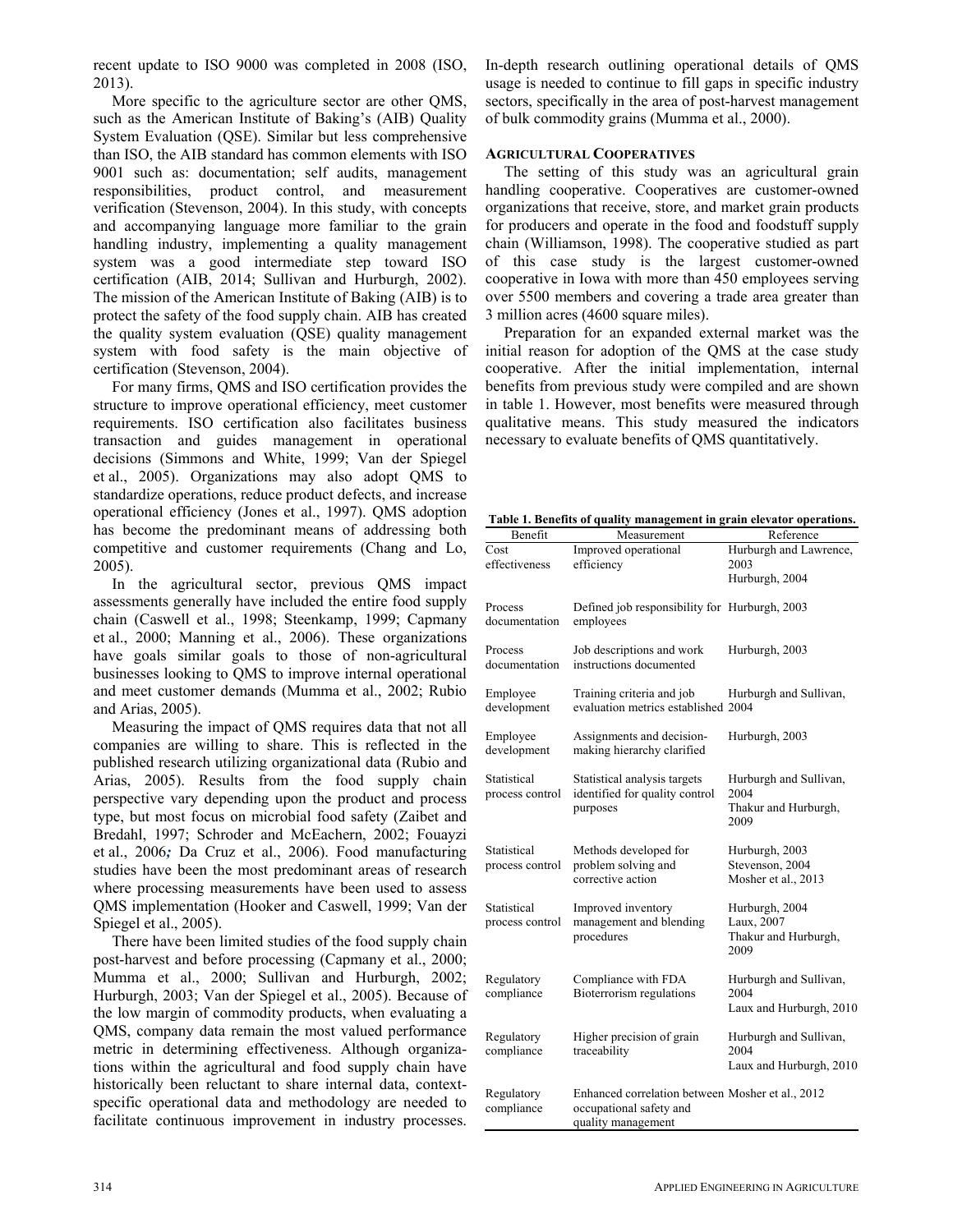#### **USE OF CASE STUDY METHOD**

The characteristics of depth and detail needed for data analysis and valid conclusions may be derived from case study research (Rubio and Arias, 2005). Case study has many definitions, but most involve an in-depth study of a phenomenon within its real-life context (VanWynsberghe and Khan, 2007). Case studies may focus on the application of a specific variable or variables within a larger system, uncovering "layers of understanding" (Creswell, 2002). These layers in turn provide the parameters for the system, and the researcher focuses on a process or activity which operates within the larger system (VanWynsberghe and Khan, 2007).

Before data collection began, company benchmarks were created for the purpose of measuring the effectiveness of the QMS and its impact on operations. A subsequent study utilized the metrics identified previously to identify gaps between actual performance and targets for continuous improvement (Hurburgh and Sullivan, 2004). Using quality measures of internal performance and product performance data, this case study was conducted to determine if the organization realized any benefits from QMS implementation.

In addition to the case study methodology, this study utilized a business process management (BPM) model to quantify specific organizational benefits of QMS adoption. BPM, based on many of the same strategies as the case study approach, is structured around a small number of business processes or work flows, which link activities and employees in a functional enterprise (Strnadl, 2006). Utilizing BPM, there is recognition that organizational processes are developed for varying purposes to meet different needs. BPM provided a structured method for organizing, classifying and improving business processes within the grain elevator (Trkman, 2010). Furthermore, as noted by Trkman (2010), BPM is often case-specific. Little research on the use of BPM in grain handling has been completed, and because many processes of BPM aligned very well with the goals of quality management. (Utilizing BPM allowed this study to prioritize the processes, according to the research objectives, with regard to organizational goals of the QMS. BPM also provided the framework for identifying and measuring process indicators. The creation and refinement of these process indicators are discussed in greater detail in Laux (2007and will be the subject of a future manuscript.

The purpose of the project was to evaluate the effectiveness of the QMS in terms of grading accuracy and precision and value addition to discounted grain. Data were collected over a four-year period from six grain elevator locations. A portion of the grain elevators had adopted a formal quality management system based upon one of two systems: ISO 9001: 2000 requirements or the Quality System Evaluation (QSE) created by the American Institute of Baking (AIB, 2011). Accordingly, data were collected to answer the following research questions:

1. Is accuracy of grade grading in the areas of foreign material, damage, test weight, and moisture higher in locations using a formal quality management system (QMS) than in those locations not using QMS?

- 2. Is the precision of grade grading in the areas of foreign material, damage, test weight, and moisture higher in locations using a formal quality management system (QMS) than in those locations not using QMS?
- 3. Is the value of discounted grain blending recaptured in locations using a formal quality management system (QMS) than in locations not using QMS?

### **MEASUREMENT OF QUALITY INDICATORS**

The management of grain quality encompasses several processes and is crucial to business performance. Grain elevators must receive, aggregate, store, and ship grain at a quality level that benefits the elevator and meets customer specifications (Barton, 1989). One critical aspect of this process is inventory management, which begins with the inspection of incoming grain. In-bound grain is inspected, blended, and stored according to quality grades set by the Grain Inspection, Packers, and Stockyards Administration (GIPSA), an agency of the United States Department of Agriculture (USDA).

Additionally, grain is a biological product, subject to deterioration. Low quality grain represents a risk to buyers and end users, in part because it decomposes at a higher rate than grain at a higher quality grade (Bern et al., 2008). Even given the importance of quality grades in storage decisions, grain quality measurements are difficult to standardize since some grading measurements are arbitrarily defined (Hurburgh, 2002). Fundamental dimensions of measurements in the United States are based on reference standards of the National Institute of Standards and Technology (NIST) for weight, volume, and length. However, there is no "absolute" measure of grain grades and official grades retain subjectivity resulting in measurement error (Hurburgh, 2002). The consistency of grading (precision) and closeness to the true value (accuracy, as defined by an official inspector) are important measurement characteristics in grain grading (Hurburgh 2002). The following characteristics are measured on each grain sample.

- 1. Test weight Weight of measured volume of grain in grams per quart cup and struck off according to procedures outlined by the Federal Grain Inspection Service (FGIS); measurements were converted to kilograms per hectoliter (kg/hL) for this manuscript (FGIS, 2013)
- 2. Moisture content The fraction (percent) of water on a total weight basis in grain sample measured by a calibrated Montomco<sup>©</sup> moisture meter calibrated by GIPSA (USDA, 2009).
- 3. Damage The fraction (percent) of kernels with mold, or insect, disease, heat, or otherwise materially damaged by a visually sorted work sample (USDA, 2009).
- 4. Broken corn and foreign material The fraction (percent) of all matter that passes readily through a 0.476 cm (12/64 in.) round-hole sieve and all matter other than corn that remains in the sieved sample after sieving according to procedures prescribed by the FGIS (FGIS, 2013)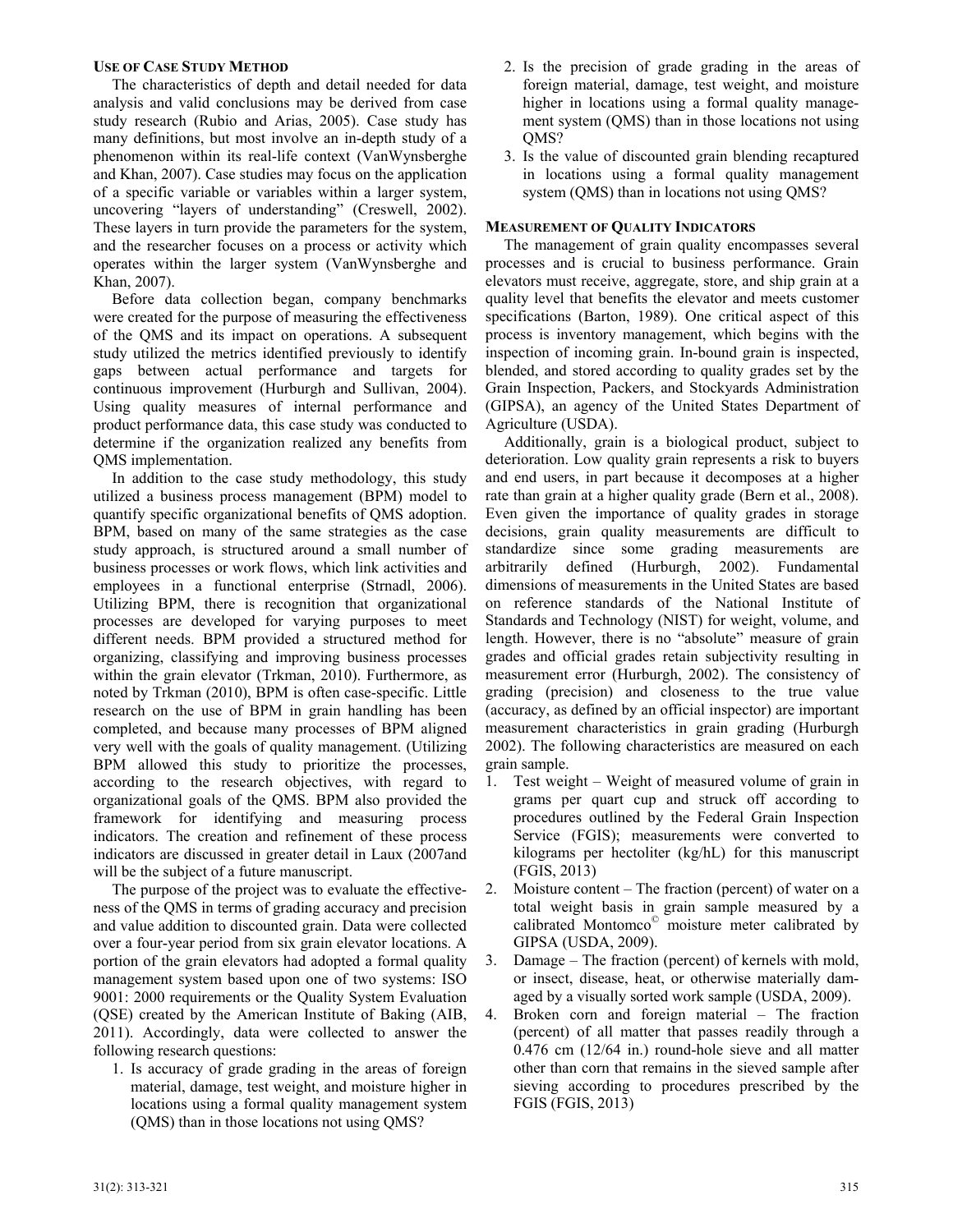All measurement has at least some variation introduced by operators. Damage has the most likelihood for variance, followed by foreign material, test weight, and finally moisture with very little operator error (USDA, 2009). Measurement of damaged grain and foreign material is most subjective, so greater variation was expected in these two processes. The grading process is based upon comparison of grain against two-dimensional visual aids for damage, introducing error. Sampling may also contribute to error, with wide and potentially unequal variance noted in the gaps between the in-house inspector and the official inspection (USDA, 2009). Errors in inspection and grading by in-house employees represent lost money or potential profit to an elevator. An effective quality management system should enable the elevator to use the errors as a way to add profit rather than a source of lost revenue (Hurburgh, 2003; 2004).

Once quality traits are measured, prudent management of grain through storage and shipping is an important inventory management strategy (Reed, 2006). If the grain is of low quality, there are risks for buyers in the receipt of lower quality grain. Furthermore, grain is a biological product, subject to deterioration, which in turn impacts its usability and marketability (Bern et al., 2008). Improving the measurement of grain quality through a quality management system allows a company to harness grain quality characteristics to better meet customer specifications (Sullivan and Hurburgh, 2002).

One method of enhancing customer service and managing grain quality is by the process of blending. Grain is inspected, dumped, and stored according to the quality grade. It is often commingled with other grain for blending at a uniform quality level at rail load out. In addition, at customer delivery, grain is often blended to produce a consistent level of grain quality, matching the customer specification. The ability to create a higher-grade grain lot from grain at lower quality levels enables the grain elevator to generate revenue in handling and storage operations. Through this process, an elevator operation may receive grain at a lower quality. The elevator then buys the grain at a discount from the producer and blends it with higher quality grain to create a shipping unit of material at a new, different quality level for the next customer in the supply chain (Hennessy and Wahl, 1997).

Additionally, grain defects impact the ability to manage grain storage and preservation processes so an effective blending strategy to reduce discounted grain stocks while maximizing the value of shipped grain is very important (Bern et al., 2008). The ability to create a higher-grade quality grain from varying quality grades of grain is a primary source of revenue in elevator operations (Bern et al., 2008). Thus, a key process indicator for inventory management is improving the grain quality measurement would allow the elevator to better meet product specifications (effectiveness) by blending various quality grades (Sullivan and Hurburgh, 2002).

Improvements in blending procedures also allow for an enhanced inventory management through more aggressive removal of defective and low quality grain during blending at shipping (by train or truck load-out). The accuracy and precision of grain grades is directly related to the effectiveness of the blending procedures. The more accurate and precise the grain grading process, the better the information used by management to formulate specific blends. This allows the grain elevator to blend away lower quality grain grades in higher amounts when shipping. Given that the grain elevator charges producers to receive low quality grain, when this grain can be blended with higher value product at shipping, the result is a higher profit margin by the end of the grain handling process.

To measure the accuracy in grade grading, as posed in the first research question, the amount of variance between the official inspection and the in-house inspector was recorded. Grade performance is a critical tool in management and storage decisions for grain (USDA, 2009). To measure the value addition captured by enhanced blending formulations (research question 3), the mean value of blended grain shipped by train was recorded and the percentage of mean value added to each train car was calculated. Results of these measurements are presented in the next section.

# **RESULTS**

### **GRADING ACCURACY AND PRECISION**

To measure QMS effectiveness in managing product grade quality, the difference between official and employee grades on single corn samples were calculated for the three primary grading factors of test weight, total damage, and broken corn foreign material (BCFM). Moisture content was also compared because of its importance as a quality factor in U.S. corn (Bern et al., 2003; Reed, 2006). The following equation was used to measure these differences:

 $\begin{bmatrix} \text{FC Grade Factor} - \text{Official Grade Factor} \end{bmatrix} = (1)$ 

## Absolute Mean Difference

The absolute mean difference measured the accuracy of the grading process and the standard deviation of the mean difference values measured the precision of the grading, providing data for the first two research questions. Since there is no "true" value in cereal grain quality grades, the accuracy and precision of repeated measurements serves as the de facto criterion for the effectiveness of the grading process in managing the quality of grain. In measuring the absolute mean difference, samples were taken from outbound rail cars at all QMS locations before and after their external quality certification. Sample data were also taken from selected non-certified locations.

The employees used the same procedure to grade samples at both the certified and non-certified locations. Each sample was inspected and graded by an elevator employee and a GIPSA inspector. Sample data were recorded for approximately 3 years, although missing data resulted in a different number of samples for each grade factor. The total data set with results from the quality grading process represents approximately 56 million bushels of corn. The data are presented as mean values for test weight, moisture content, total damage, and foreign material. Differences in means were tested using paired t-tests.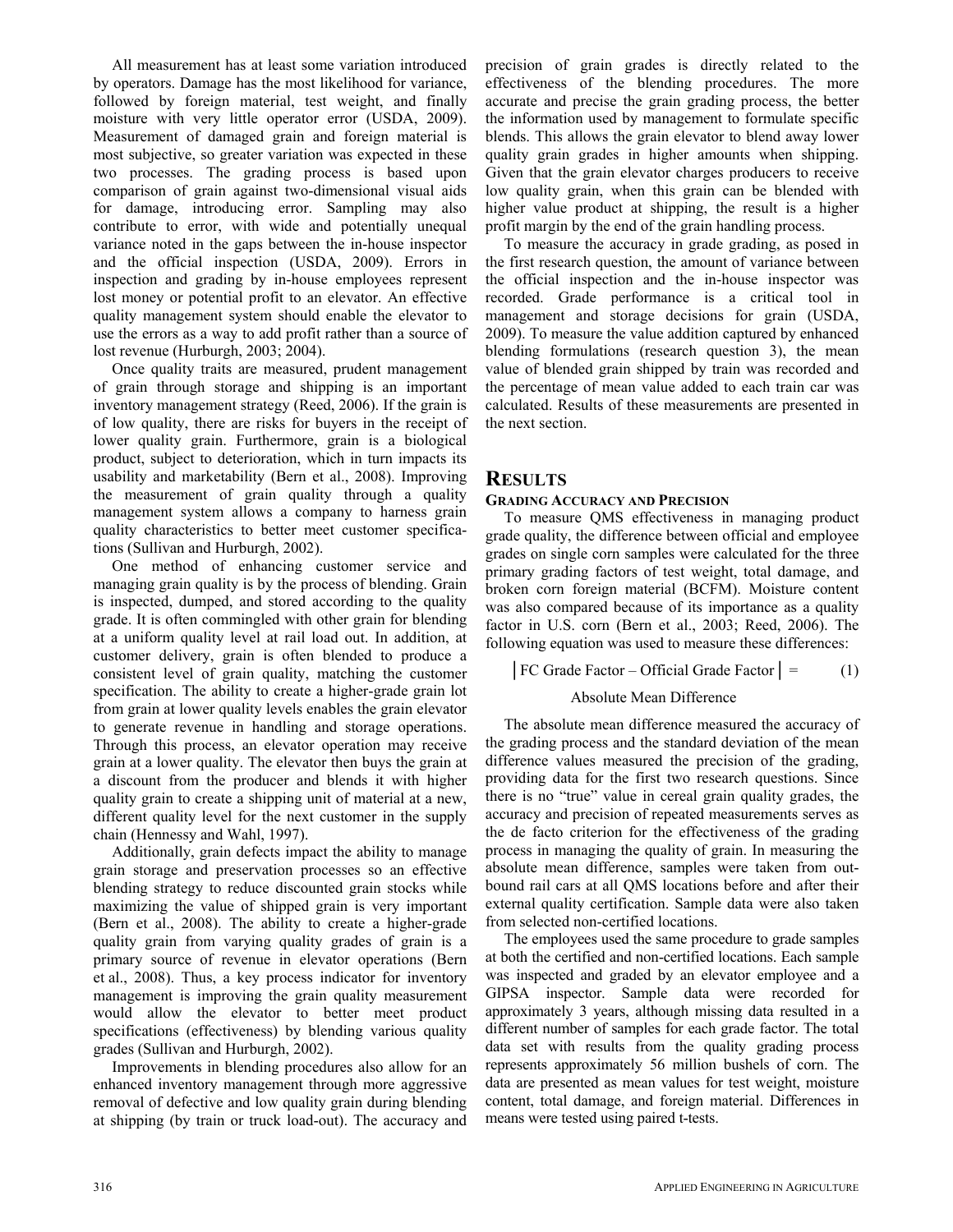| Table 2. Absolute differences between in-house and federal inspectors at QMS and non-QMS locations. |  |  |  |  |  |  |  |  |  |
|-----------------------------------------------------------------------------------------------------|--|--|--|--|--|--|--|--|--|
|-----------------------------------------------------------------------------------------------------|--|--|--|--|--|--|--|--|--|

|                                    | Grade Factor |                             |                  |                   |        |                   |                                           |                   |
|------------------------------------|--------------|-----------------------------|------------------|-------------------|--------|-------------------|-------------------------------------------|-------------------|
|                                    | Test Weight  |                             | Moisture Content |                   | Damage |                   | <b>Broken Kernels</b><br>Foreign Material |                   |
|                                    | n            | Kg/hL<br>$(lb/bu)^{[a]}$    | n                | $%$ pts.          | n      | $%$ pts.          | n                                         | $%$ pts.          |
| Absolute mean difference           |              |                             |                  |                   |        |                   |                                           |                   |
| Before ISO certification           | 1597         | 0.65<br>(0.52)              | 1749             | $0.19_a$          | 1637   | $8.68_a$          | 367                                       | $0.85_a$          |
| After ISO certification            | 279          | 0.76 <sub>b</sub><br>(0.61) | 279              | $0.21_a$          | 110    | 1.77 <sub>b</sub> | 94                                        | 0.53 <sub>b</sub> |
| Before OSE certification           | 2954         | 0.75 <sub>b</sub><br>(0.60) | 2821             | $0.25_a$          | 1197   | $2.71_a$          | 272                                       | 0.76a             |
| After QSE certification            | 218          | 0.81 <sub>b</sub><br>(0.65) | 218              | $0.25_a$          | 79     | 1.44 <sub>b</sub> | 27                                        | $0.49_a$          |
| No OMS certification               | 9299         | $0.70_a$<br>(0.56)          | 9299             | $0.22_a$          | 2467   | $2.88_c$          | 2211                                      | 0.61              |
| Standard deviation mean difference |              |                             |                  |                   |        |                   |                                           |                   |
| Before ISO certification           | 1597         | $0.63_a$<br>(0.50)          | 1749             | $0.28_a$          | 1637   | 4.41 <sub>a</sub> | 367                                       | $0.94_a$          |
| After ISO certification            | 279          | $0.69_a$<br>(0.55)          | 279              | 0.19 <sub>a</sub> | 110    | 1.26 <sub>b</sub> | 94                                        | 0.46a             |
| Before OSE certification           | 2924         | $0.60_a$<br>(0.48)          | 2821             | $0.36_a$          | 79     | $2.89_a$          | 272                                       | $0.89_a$          |
| After OSE certification            | 218          | $0.54_a$<br>(0.43)          | 218              | $0.19_a$          | 1197   | 0.99 <sub>b</sub> | 27                                        | $0.79_a$          |
| No OMS certification               | 9299         | $0.58_a$<br>(0.46)          | 9299             | 0.27              | 2467   | 2.88 <sub>c</sub> | 2211                                      | $0.89_a$          |

[a] a, b, c Different letters indicate statistical difference at  $p \le 0.05$  using paired t-tests.

As expected, differences were noted between locations before they were QMS-certified as compared with locations after they were QMS-certified, although not all of these differences were expected. Because moisture and test weight are measured data and use calibrated methodology and machines to measure, little variation between pre-QMS and post-QMS locations was expected. This outcome was expected for both ISO and QSE certified locations. However, this was not the conclusion for test weight measurements with ISO certification, which showed a significant difference between the locations after ISO certification and sites before ISO certification. A higher difference in the test weight measurement differences at locations with ISO certifications is not expected. However, the differences represent less than 1/10th of a pound of difference, so although a statistical difference is noted, the difference observed may not have practical significance. Standard deviations of the test weight measurements were not significantly different but were approximately the same values as the means, suggesting that the variation in the measurement was high as compared with the means.

No significant differences were noted between facilities before and after certification on moisture content. This was the case for both ISO and QSE certified facilities. This conclusion was true for both the means and the standard deviation values, although a relatively high standard deviation was noted with the moisture content readings. The findings of no difference were not unexpected, given that moisture content is normally measured with a calibrated moisture meter that involves little to no human error potential (Reed, 2006).

The largest differences were expected in the two areas of grading that are more dependent on human skill and subjective decision-making: percentage of damage and percentage of broken kernels and foreign material. Significant differences were noted across both mean and standard deviation values for damage, with lower differences noted in locations post-certification than in locations before certification. For both ISO and QSE facilities, differences were observed between locations precertification and post-certification. Significant differences were also noted between facilities that were ISO and QSE certified and locations that were never certified.

Across all four grading areas, no observable pattern in the differences between in-house inspectors and official inspectors emerged. In some cases, the in-house inspectors graded higher than the inspectors, but in others, the official inspectors gave a higher grade. In all areas except for damage, where statistical differences were noted between graders, the differences were mostly statistical differences with little practical significance.

Damage had the greatest differences between the inhouse and official inspectors. As was true in the other three grading areas, no observable pattern was evident. In some cases, the official inspectors graded damage much higher than did the in-house inspectors, but in others in-house inspectors noted more damage than official inspectors. However, when the difference between the in-house and official was large (greater than 10 percentage points), the official inspectors nearly always graded corn at higher levels of damage. The reason for this is unknown, but the lack of alignment illustrates one of the major challenges in grading commodity grain. Damage grades depend heavily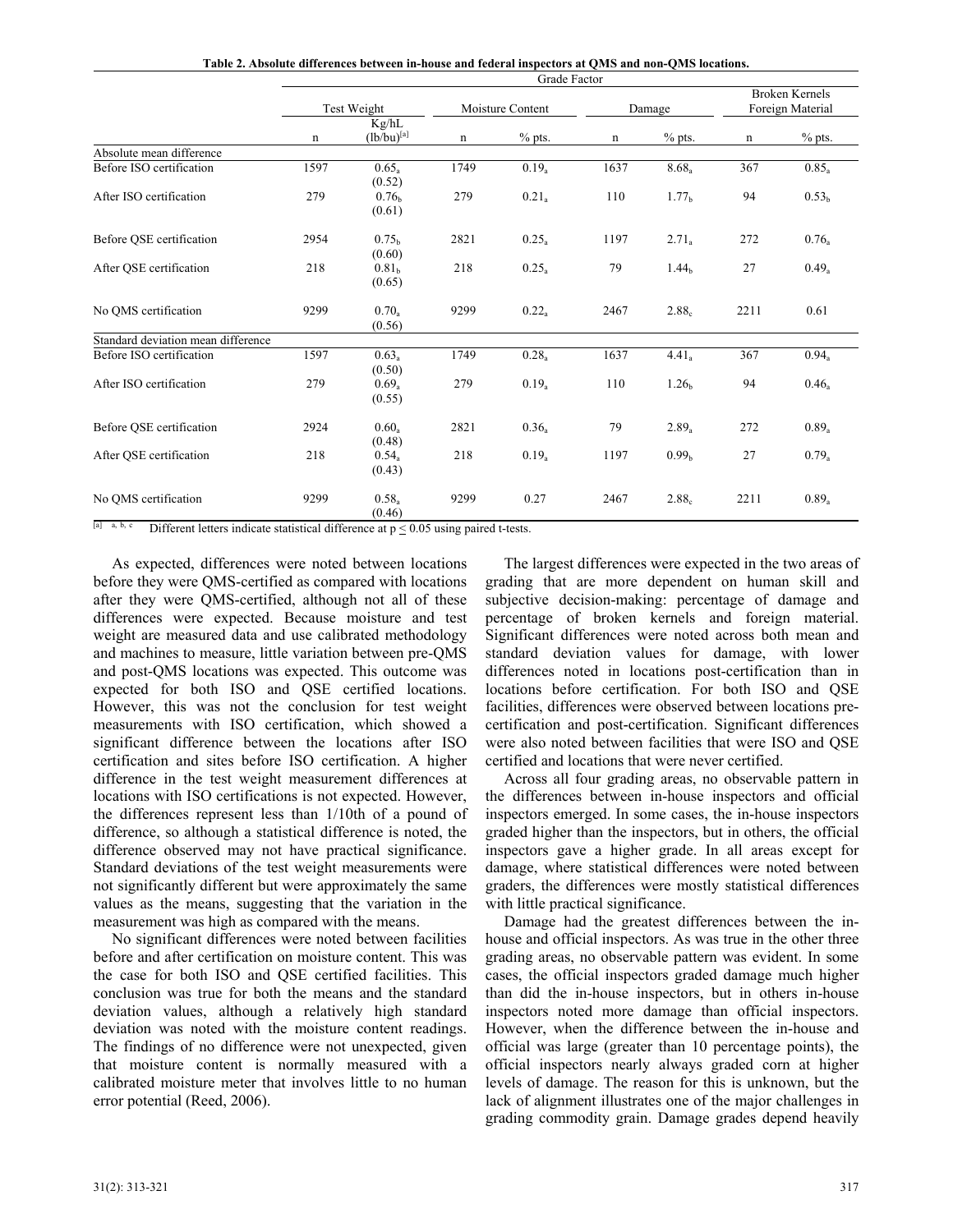on the sample drawn and the evaluation is extremely subjective. For this reason, a standardized procedure for inhouse inspectors is important. Quality management systems can provide the standardization needed for more effective employee training (Trkman, 2010).

In the area of broken kernels and foreign material, only the ISO locations showed a significant difference between pre-certification and post-certification with mean and standard deviation readings. Locations observed a lower variation between the official and in-house grades post ISO certification than was noted pre-certification. Locations with QSE certification showed no significant difference before and after certification. No significant difference was noted between ISO certified locations and those facilities that had never been certified. The same finding was observed between QSE certified locations and facilities without any certification for grading on broken kernels and foreign material.

#### **BLENDING IMPROVEMENTS**

The second indicator of QMS effectiveness measured for this case study examined how well quality data could be managed and strategically used to add value to low-quality grain. The data on blending effectiveness provided information to answer research question 3 addressing adding value to discounted grain through improved blending procedures. An important component of this measure was the number of discounted grain bushels which were loaded on a train without financial penalty. The higher the number of discounted bushels loaded, the more positive the blending ability of the grain handling organization, and more importantly, the more effectively quality management was being used to add value to in-house stored grain. To calculate the value of the train when the lower cost grain was blended with higher quality grain for a homogenous, high quality shipment, a two-step calculation was used. The first equation measured the percentage of discount grain (that grain graded as 3, 4, 5, or sample grade):

$$
Discount bushels loaded
$$
\n
$$
Total inventory discount bushels
$$
\n
$$
Percent discount bushels loaded
$$
\n(2)

Ideally, the grain elevator should remove its poor quality grain and blend it off as soon as possible to maximize profit potential (Hennessey and Wahl, 1997). In the equation above, discount bushels loaded were defined by measuring the discounted grain inventory in the storage bins in bushels. Once the train was loaded, another measurement was taken of the number of bushels remaining in the storage bins. The difference reflects the amount of discount grain removed. Next, the percentage of the value of the train loaded was compared to the total inventory of discounted bushels that could have potentially been loaded. To measure the effectiveness of management for discounted bushels, the percentage of discount bushels loaded on each train was compared between certified and non-certified locations. The results from this comparison are shown in table 3.

To calculate the value of the discounted grain that is loaded on the train, the discounted grain is assigned a value based on current market conditions and existing grain policies outlining discounts taken on grain that is evaluated with a grade of 3, 4, 5, or sample grade. Using a formula for blending that is proprietary to the grain elevator, the specific blend of discounted and high-quality grains was determined and a value was created for each load of grain. The following equation is then used to calculate the value of the grain load containing the blend of high quality grain and discounted grain on a per train basis.

$$
\frac{\text{Discount grain value loaded on each train}}{\text{Number of railcars per train}} = (3)
$$

#### Discount blend value per railcar

Data were collected from a sample of 141 trains over 4 years, each with an average of 110 cars per train. Each car held approximately 3500 bushels of grain. Corn was used as the test grain in this case study, as corn represents 65% to 70% of this elevator's grain volume. To calculate whether a statistical difference existed between QMS locations and non-QMS locations in the value added for each train, the value of discounted grain in number of bushels loaded was calculated. Grain policies from for total damage, heat damage, and foreign material were used from April 2014, with a base price of \$4.28 per bushel and a \$0.14 discount per bushel for samples graded as 4, 5, or sample grade. Sample grade characterized over 97% of the grain samples taken as shown in figure 1. It is these grain lots along with lots graded as 4 and 5 that are blended with higher quality grain to form a higher quality final grain load. This revenue can make up a significant portion of revenue when managing low quality grain (Hellevang, 1995).

To find the mean value per train and per train car for QMS-certified sites as compared with non-certified sites, the mean value of all of the trains and all of the corresponding train cars were calculated, assuming 110 cars per train. Differences in mean values were tested using a paired t-test. These values are shown in table 3.

Elevator locations with a certified-QMS program in place saw a significantly higher mean value per train and mean value per train car, but also saw a much larger standard deviation per train. This suggests that QMScertified locations were able to capture additional value at a higher level than non-certified locations. The value was not captured consistently because as the mean values of the grain increased for trains from QMS locations, the standard deviation followed as well. For example, in quality process control, eliminating special cause variation would be a goal for statistical process control (Juran and Godfrey, 2000). However, in this case, where the special cause variation is the number of discounted bushels loaded, the increased amount of discounted bushels loaded in each train car would increase the value added. In addition, if there was a train with a high level of discounted bushels, there would be no effort to reduce that dollar volume but capture it as a management decision. Thus, mean and standard deviation values both increased in QMS locations because the value added to each train car was higher.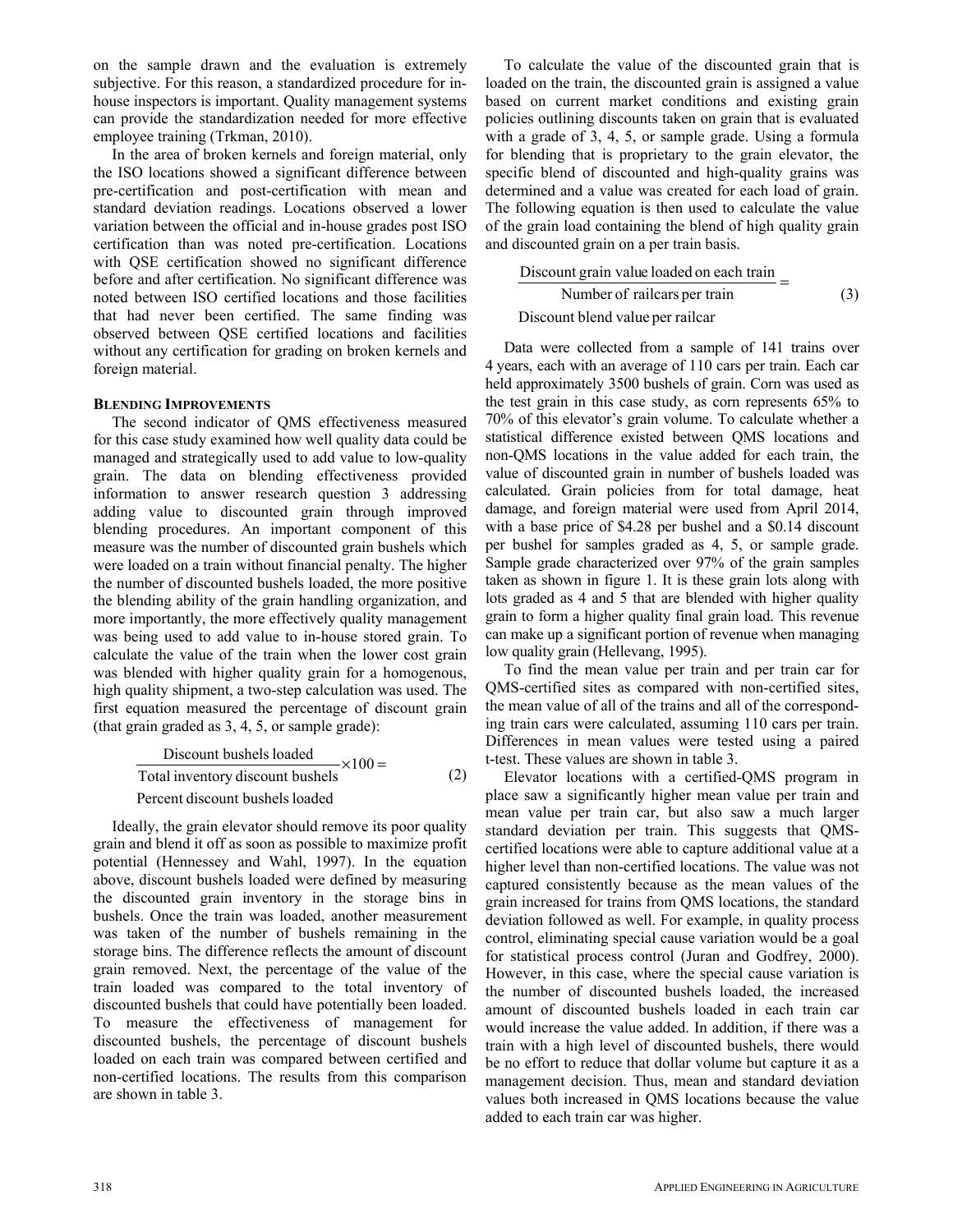

**Figure 1. Grades of discounted grain loads (N= 2147).** 

| Table 3. Blended grain summaries from QMS and non-QMS locations. |  |
|------------------------------------------------------------------|--|
|------------------------------------------------------------------|--|

|                                                                                |        |                          |                       | Standard              | Percentage Discount   | Percentage Value |
|--------------------------------------------------------------------------------|--------|--------------------------|-----------------------|-----------------------|-----------------------|------------------|
|                                                                                | No. of | Mean Value               | Mean Value            | Deviation             | <b>Bushels Loaded</b> | ⊡aptured         |
| Ouality System                                                                 | Trains | per Train <sup>[a]</sup> | per Train Car         | per Train             | $\frac{1}{2}$         | (%)              |
| ISO and OSE certified grain elevator locations                                 | 81     | \$31.916 <sup>a</sup>    | $$290.15^a$           | \$671.80 <sup>a</sup> | 25.79%                | 12.35            |
| Non-certified grain elevator locations                                         | 60     | $$12.268^b$              | \$111.53 <sup>b</sup> | \$148.31 <sup>b</sup> | 18.62%                | 7.26             |
| $\mathbf{E}$<br><b>CONTRACT AND ARRAIGNMENT OF A STOCK.</b><br>$\sim$ 1 $\sim$ |        | $\cdot$ $\wedge$ $\sim$  |                       |                       |                       |                  |

Different letters indicate statistical difference at  $p < 0.05$  using a paired t-test.

## **CONCLUSION**

The purpose of the project was to evaluate the effectiveness of the QMS in terms of grading accuracy and precision and value addition to discounted grain. Data were analyzed to answer three research questions. The first question asked about the influence on the accuracy as measured by the mean difference between the in-house grader and the official grade on four quality grading traits. The greatest improvement in accuracy was seen in the quality trait of damage. Significant statistical differences were also noted in ISO certified facilities in test weight and broken kernel foreign material (BCFM) accuracy. Through quality management systems, tasks definition can be enhanced, which in turn can improve quality control and the ability of the grain elevator to manage their inventory more strategically. Improved knowledge of quality traits also provides data to make decisions on marketing, blending, and storage options. In this case, enhanced grading accuracy was noted, but not consistently. ISO-certified facilities saw more improvements than did QSE-certified locations.

An unexpected finding was a statistical difference in test weight between pre-ISO-certified facilities and post-ISOcertified facilities. Test weight has a specified and objective measurement protocol (Reed, 2006), so significant differences are both unexpected and undesirable. Although the origin of these differences cannot be determined conclusively, they can be attributed to several factors, including: scale accuracy, measurement error, and workers taking unauthorized liberties in their measurement procedures.

The second research question addressed whether quality management systems in ISO and QSE could improve the precision between in-house and official graders. Precision in this case was measured by the mean values of the standard deviation of in-house and official grades. Significant differences were noted in post-ISO-certified facilities in damage and BCFM, and in post-QSE-certified in damage. These data suggest an improvement in grading precision with damage and BCFM, both subjective assessments. However, in several cases, the standard deviation values were high in relation to the mean values, suggesting a lower level of precision than is desirable.

The final research question addressed the ability of ISO and QSE-based quality management systems to add value to discounted grain with more strategic blending formulations. Specific blending formulations are proprietary information, but the outcome of the blending as measured by the added train value, portion of discounted bushels loaded, and the percentage of value addition captured reflect the effectiveness of blending activities. ISO and QSE-certified facilities saw significantly higher value per train, higher percentage of discount bushels loaded, and higher percentage of value captured. These suggest that strategic blending that is guided by an ISO or QSE-based QMS has the potential to add significant value to commodity grain purchased by the grain elevator at a discount. A significantly lower significant difference was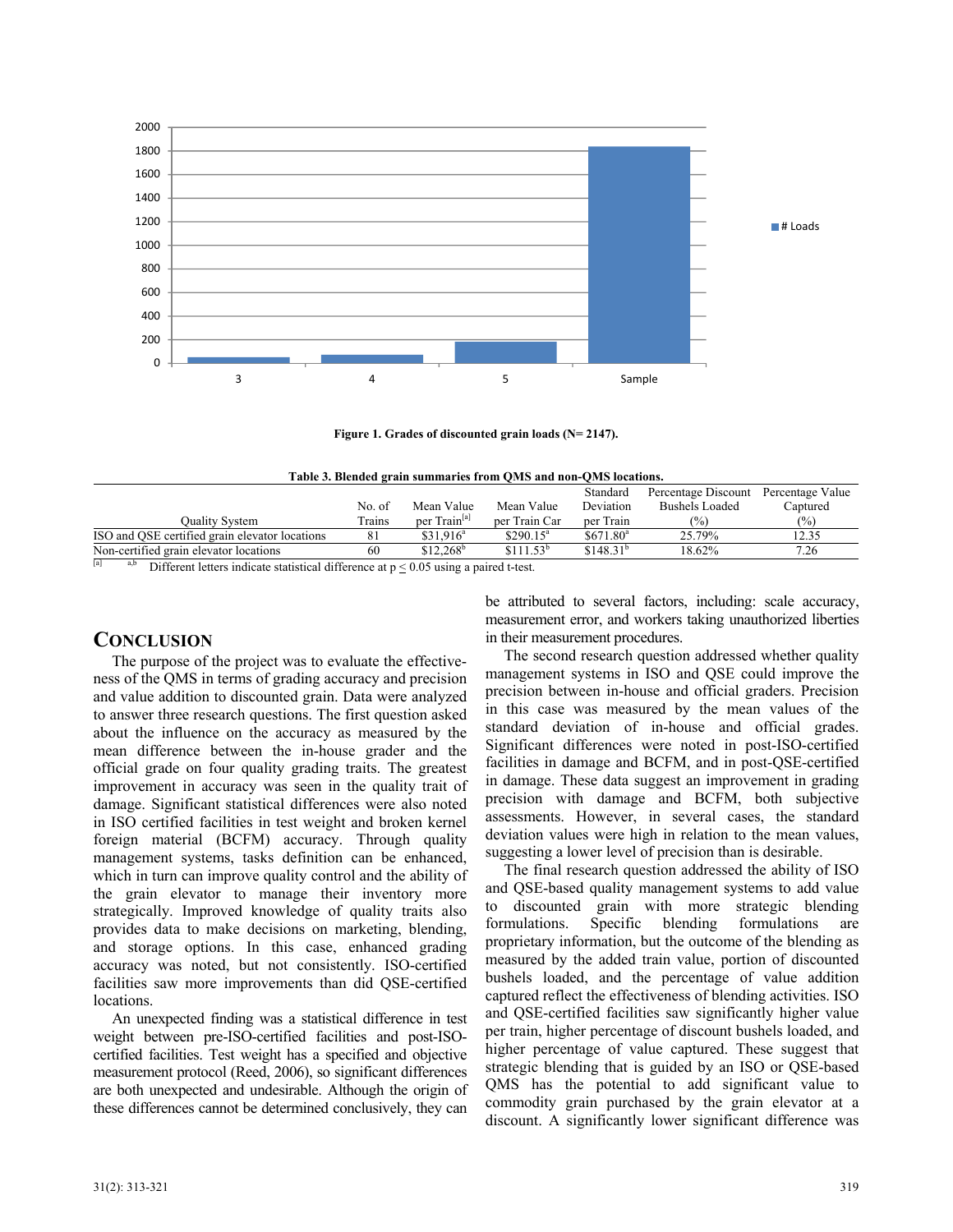noted for certified facilities, suggesting a greater level of precision in blending as well.

This case study has demonstrated that continuous improvement in grading and blending is possible with ISO and QSE-based QMS can impact company performance positively. Furthermore, although bulk commodity grain quality can be difficult to manage, QMS adds another tool for continuous improvement in a low-margin, competitive business environment.

As with all studies, there are limitations to the findings shared here. These data were collected over four years from one agricultural cooperative. The standard operating procedures of this cooperative may not reflect industry practice in all areas. Additionally, the data used were gathered by employees for the most part, potentially introducing measurement and recording errors. They may be minor in nature or more substantial – this is one issue in using company data, but it is one the authors were willing to tolerate, given the benefits of using actual company data. Finally, the QMS procedures used by this agricultural cooperative were created and developed to specifically meet their business needs. Needs of customers, workers, and other important stakeholders are primary considerations in many QMS programs and this one was no different. A generic model of quality management may not be as effective in other environments, even those in bulk grain handling.

Even with these limitations, the data provide evidence that a commodity business can enhance internal procedures such as grading and add value to shipped grain products with better management and usage of quality-based data. The development, adoption and receipt of QMS are not easy processes, but when the outcome is an improvement in business excellence and continuous improvement, most would consider the results worth it.

#### **ACKNOWLEDGEMENTS**

The authors gratefully acknowledge the time and efforts of the employees involved in the development and implementation of quality management systems within the grain elevators used in this case study. Thanks are also extended to employees and management for allowing the researchers to observe and collect data at each facility.

## **REFERENCES**

- AIB. (2011). *The AIB International Consolidated Standards for Inspection: Grain Handling Facilities.* Manhattan, Kan.: AIB International.
- AIB. (2014). QSE at a glance. Manhattan, Kan.: AIB International. Retrieved from http://www.aibonline.org.
- Barton, D. G. (1989). What is a cooperative? In D. Cobia (Ed.), *Cooperatives in Agriculture.* Englewood Cliffs, N.J.: Prentice Hall.
- Bern, C. J., Hurburgh, C. R., & Brumm, T. J. (2008). Managing grain after harvest. Internal textbook. Ames, Iowa.: Dept. Agricultural and Biosystems Engineering, Iowa State Univ.
- Bern, C. J., Quick, G., & Herum, F. L. (2003). Harvesting and postharvest management. In P. J. White, & L. A. Johnson (Eds.), *Corn: Chemistry and Technology.* St. Paul, Minn.: American Association of Cereal Chemists.
- Capmany, C., Hooker, N. H., Ozuna, T., & Tilburgd, A. V. (2000). ISO 9000—A marketing tool for U.S. agribusiness. *Intl. Food and Agribusiness Mgmt. Rev., 3*, 41-53. [http://dx.doi.org/10.1016/S1096-7508\(00\)00027-6.](http://dx.doi.org/10.1016/S1096-7508(00)00027-6)
- Caswell, J., Bredahl, M. E., & Hooker, N. H. (1998). How quality management metasystems are affecting the food industry. *Rev. Agric. Econ., 20*(2), 547-557.
- Chang, D. S.,  $\&$  Lo, L. K. (2005). Measuring the relative efficiency of a firm's ability to achieve organizational benefits after ISO certification. *Total Qual. Mgmt., 16*(1), 57-69. http://dx.doi.org/10.1080/1478336042000309866.
- Creswell, J. (2002). *Educational Research: Planning, Conducting, and Evaluating Quantitative and Qualitative Research.* Upper Saddle River, N.J.: Merrill Prentice Hall.
- Da Cruz, A. G., Cenci, S. A., & Maia, M. (2006). Quality assurance requirements in produce processing. *Trends in Food Sci. Tech., 17*(8), 406-411. http://dx.doi.org/10.1016/j.tifs.2006.03.003.
- FAO. (2013). The state of food and agriculture. Rome, Italy: Food and Agriculture Organization of the United Nations. Retrieved from www.fao.org/docrep/018/i3300e.pdf.
- FGIS. (2013). *Grain Inspection Handbook Book II: Grain Grading Procedures.* Washington, D.C.: USDA Federal Grain Inspection [Service. Retrieved from http://www.gipsa.usda.gov/publications/](http://www.gipsa.usda.gov/publications/fgis/handbooks/gihbk2_insphb.html)  fgis/handbooks/gihbk2\_insphb.html.
- Flynn, B. B., & Flynn, J. J. (2005). Synergies between supply chain management and quality management: Emerging implications. *Intl. J. Prod. Res., 20*(16), 3421-3436. http://dx.doi.org/10.1080/00207540500118076.
- Fouayzi, H., Caswell, J. A., & Hooker, N. H. (2006). Motivations of fresh-cut produce firms to implement quality management systems. *Rev. Agric. Econ., 28*(1), 132-146. http://dx.doi.org/10.1111/j.1467-9353.2006.00277.x.
- Hellevang, K. J. (1995). Grain moisture content effects and management. AE-905. Fargo, N.D.: North Dakota State Univ. Extension Service. Retrieved from http://www.ag.ndsu.nodak.edu/abeng/pdffiles/ae905.pdf .
- Hennessy, D. A., & Wahl, T. I. (1997). Discount schedules and grower incentives in grain marketing. *American J. Agric. Econ., 79*(3), 888-901. http://dx.doi.org/10.2307/1244430.
- Hooker, N. H., & Caswell, J. A. (1999). wo case studies of food quality management systems. *J. Intl. Food and Agribusiness Marketing, 11*(1), 57-71. http://dx.doi.org/10.1300/J047v11n01\_04.
- Hurburgh, C. R. (2002). A quality control procedure for grain analysis at a country elevator. *2002 Grain Elevator and Processing Soc. (GEAPS) North Central Regional Conf.* Ames, Iowa: GEAPS.
- Hurburgh, C. R. (2003). Quality management systems for agriculture: A case study. *Resource: Eng. Tech. Sustainable World, 10*(4), 13-17.
- Hurburgh, C. R. (2004). Source verification and certified quality management systems for the corn market. *Proc. Corn Utilization Conf.* Indianapolis, Ind.: National Corn Growers Association and Corn Refiners Association.
- Hurburgh, C. R., & Lawrence, J. D. (2003). The need for QMS. *Resource: Eng. Tech. Sustainable World, 10*(9), 29.
- Hurburgh, C. R., & Sullivan, T. J. (2004). An ISO-based system for quality management and traceability in the US grain handling industry. *Intl. Quality Grains Conf.* Indianapolis, Ind.: U.S. Grain Quality Research Consortium.
- ISO. (2008). ISO 9001: Quality management systems: Requirements. Geneva, Switzerland: International Organization for Standardization.